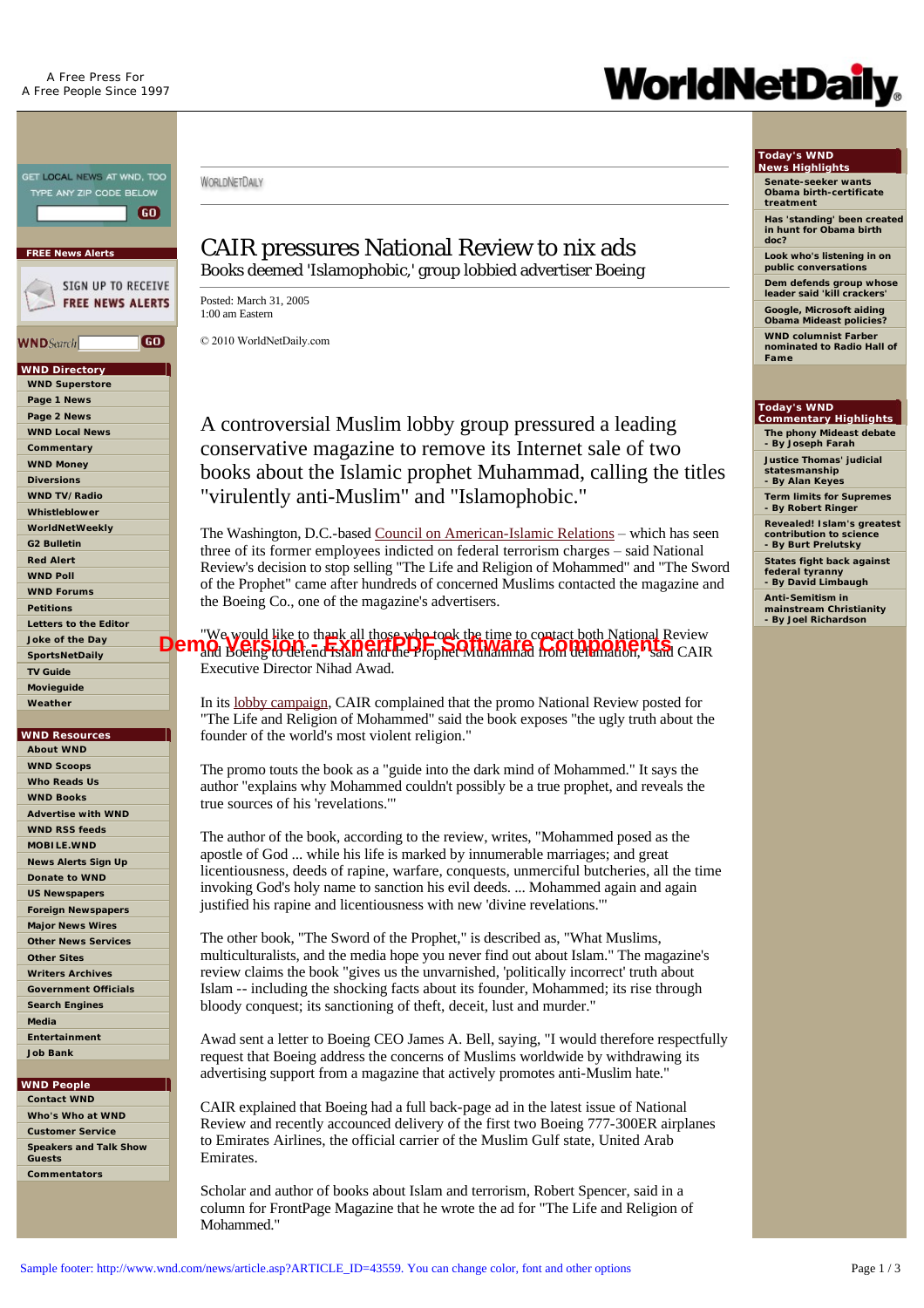"CAIR's campaign was revealing of what CAIR wants Americans to know -- and not to know -- about Islam and Muhammad," Spencer said.

He believes CAIR "did succeed in intimidating NR into withdrawing the book, along with Serge Trifkovic's 'Sword of the Prophet.'"

Spencer wrote on his weblog [Jihad Watch,](http://www.jihadwatch.org/) however, that after a discussion with National Review editor Rich Lowry, he "can see how this might not be a straight capitulation."

"It is important sometimes to choose one's battles, and although NR and I might not always agree about which battles to fight and which ones to let go by, I respect the good work they have done in raising awareness of jihad terror, and am confident they will do more in the future," Spencer said.

Spencer pointed out he did not write the ad copy for "The Life and Religion of Mohammed" for National Review. He said he received no remuneration from sales of the book by National Review or anyone else.

"My stand on this issue was not motivated by anything but annoyance at the fact that CAIR is trying to demonize truth-tellers about Islam," he said.

Spencer noted that CAIR's Communications Director Ibrahim Hooper fumed about "The Life and Religion of Mohammed," saying "this anti-Muslim screed is the literary equivalent of 'The Protocols of the Elders of Zion' and should not be promoted by a publication that has any sense of decency. The National Review must clarify its position on Islamophobic hate speech and offer a public apology for promoting a book that so viciously attacks the faith of one-fifth of the world's population." Hooper added that "anti-Muslim rhetoric often leads to discrimination and even violence."

But Spencer contends the book is not "anti-Muslim hate literature," noting it was written more than 80 years ago by Fr. J. L. Menezes, a Roman Catholic priest who served as a missionary in India.

"I have read it, and there is nothing inflammatory or inciteful in it; in fact, it is suffused with a pastoral love for Muslims," Spencer said.

## Demo Version <sub>The</sub> ApertPDF Software Components

Muhammad's claim to be a prophet. If it is Islamophobic hate literature for a book to explain 'why Mohammed couldn't possibly be a true prophet,' then the Christian faith itself is Islamophobic and hateful."

The book doesn't say anything false about Muhammad, Spencer maintains, noting that everything reported about his life comes from Muslim sources.

"CAIR may differ with Fr. Menezes's assessment of this material, but it can't very well deny its existence," Spencer said. "Muslim apologists try to justify Muhammad's marriages, battles, and killings in various ways, but it would be the height of chutzpah to deny they took place at all. Would CAIR, in contrast, paint for us a picture of Muhammad the Rotarian?"

Spencer added, "Now that CAIR has succeeded in intimidating NR into silence and getting them to drop this book, it will be a victory for those who don't want Americans to know the uncomfortable details about Muhammad that are in the book. Unfortunately, however, jihad terrorists around the world today know these elements of the life of Muhammad quite well, and are imitating them. Ignorance of them on the part of Americans will only make us more vulnerable."

As [WorldNetDaily reported,](http://www.wnd.com/news/article.asp?ARTICLE_ID=42770) CAIR recently succeeded in convincing Fox television to air a disclaimer along with an episode of the series  $"24"$ , which breaks current entertainment-media convention by depicting terrorists as Muslims.

CAIR said it [sent representatives to meet Jan. 12 with network officials](http://www.wnd.com/news/article.asp?ARTICLE_ID=42393) because it was concerned that the series' portrayal of a Muslims family as a terrorist "sleeper cell" may "cast a shadow of suspicion over ordinary American Muslims and could increase Islamophobic stereotyping and bias."

Related stories:

[Fox's '24' airs Muslim disclaimer](http://www.wnd.com/news/article.asp?ARTICLE_ID=42770)

[CAIR presses Fox TV on Muslim terrorists](http://www.wnd.com/news/article.asp?ARTICLE_ID=42393)